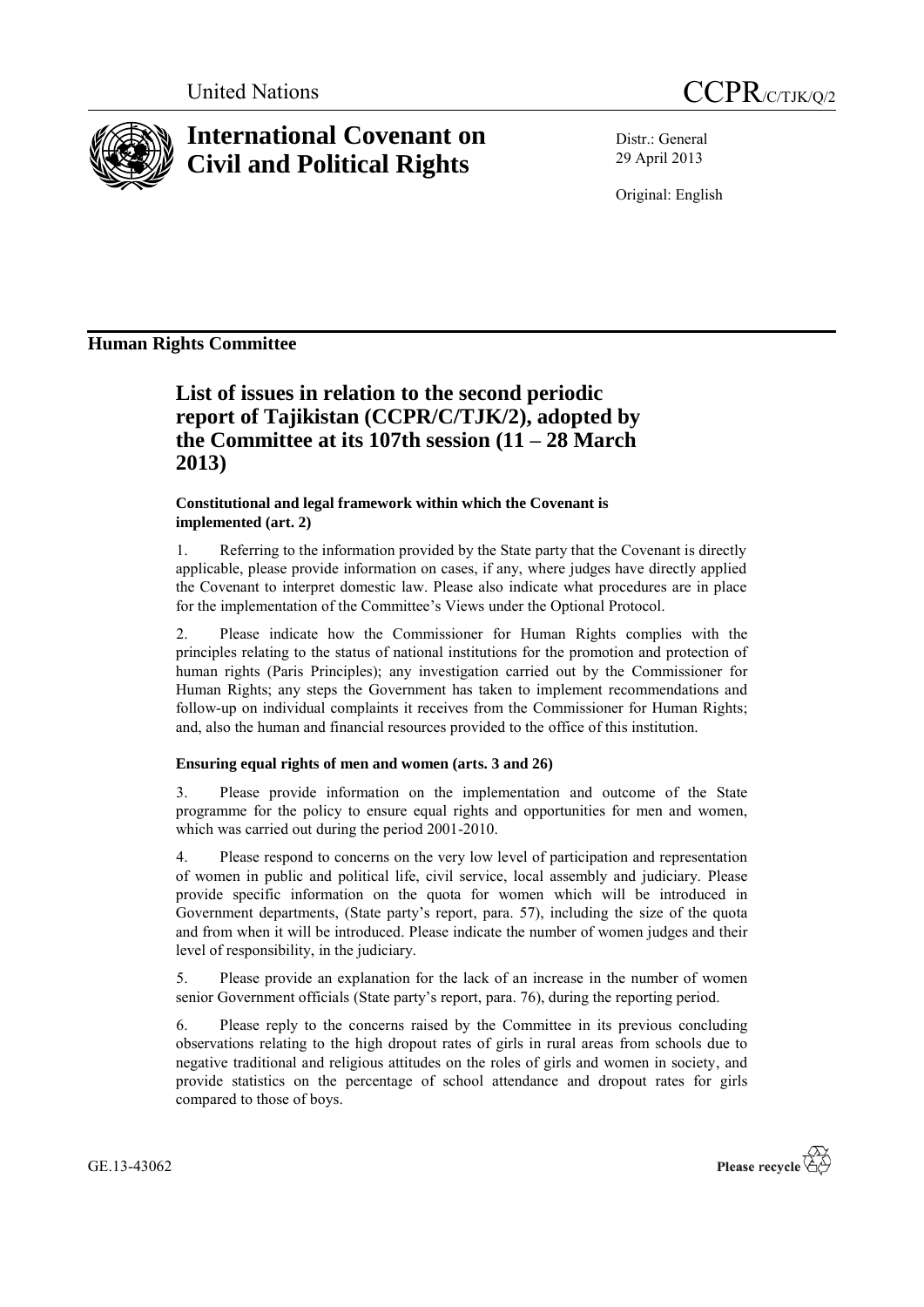#### **Violence against women, including domestic violence (arts. 3 and 7)**

7. With reference to the data on crimes perpetrated against women, during the reporting period (State party's report, paras. 277 and 278), please specify (a) the number of complaints received; (b) the number of investigations carried out; (c) the types of penalties imposed; and (d) the number of cases in which compensation was awarded to the victims. Please provide the number of claims of domestic violence, including the outcome of these cases.

8. Please respond to concerns that the lack of any specific legislation criminalizing acts of violence against women and of legal mechanisms to deal with domestic violence result in widespread impunity and lack of adequate protection for the victims. Please provide detailed information on the status of the draft law on, "Social and legal protection against domestic violence", on the mandate of the newly established inspector in charge of combating domestic violence.

9. Please provide information on the training of law enforcement officials and medical professionals organized by the Government (as opposed to non-governmental organizations) on how to assess and respond to cases of domestic violence against women, including rape and violence against children.

#### **Right to life (art. 6)**

10. Given the moratorium on the death penalty, please indicate whether the State party intends to abolish it from the Criminal Code and to ratify the Second Optional Protocol to the International Covenant on Civil and Political Rights.

11. Please provide information on the number of deaths in custody, and their causes, during the reporting period. In particular, please provide information on the investigations, prosecutions and sentencing of perpetrators, responsible for the deaths in custody of the following individuals: Usman Boboev, Khurshed Bobokalonov, Alovuddin Davlatov, Murodov Dilshodbek, Hamza Ikromzoda, Khamzali Ikromzoda, Safarali Sangov, and Bahromiddin Shodiev. Was any compensation paid to the victims' family members?

Please provide information on the military operation launched by the Government on 24 July 2012 in the provincial capital of the Gorno-Badakhshan Autonomous Oblast (GBAO), including on reports that the operation caused the death of some 100 civilians and the injury of many more. Did the National Commission, which was established after the events, conduct an independent investigation and, if so, what were its conclusions?

#### **Prohibition of torture and other cruel, inhuman or degrading treatment; liberty and security of the person; treatment of prisoners (arts. 7, 9, 10 and 24)**

13. Please provide information on (a) the number of claims of alleged torture and cruel, inhuman or degrading treatment on the part of police officers or prison officials during the reporting period, (b) the number of such cases that have been investigated (c) the outcome of these investigations, including prosecutions, and sanctions imposed; (d) the number of those convicted of torture who benefited from amnesty laws; and (e) the measures taken for the rehabilitation and compensation of victims. In responding, please refer specifically to the claims of torture or ill-treatment by persons suspected of belonging to banned Islamic Movements and Islamic groups.

14. Please respond to reports that torture and other ill-treatment remain widespread particularly in pretrial detention; in situations of prolonged incommunicado detention,; and during interrogations carried out without the presence of a lawyer. Please comment on reports of excessive use of pretrial detention and clarify the grounds on which pretrial detention may be authorized by a judge. Please explain how the alleged practise of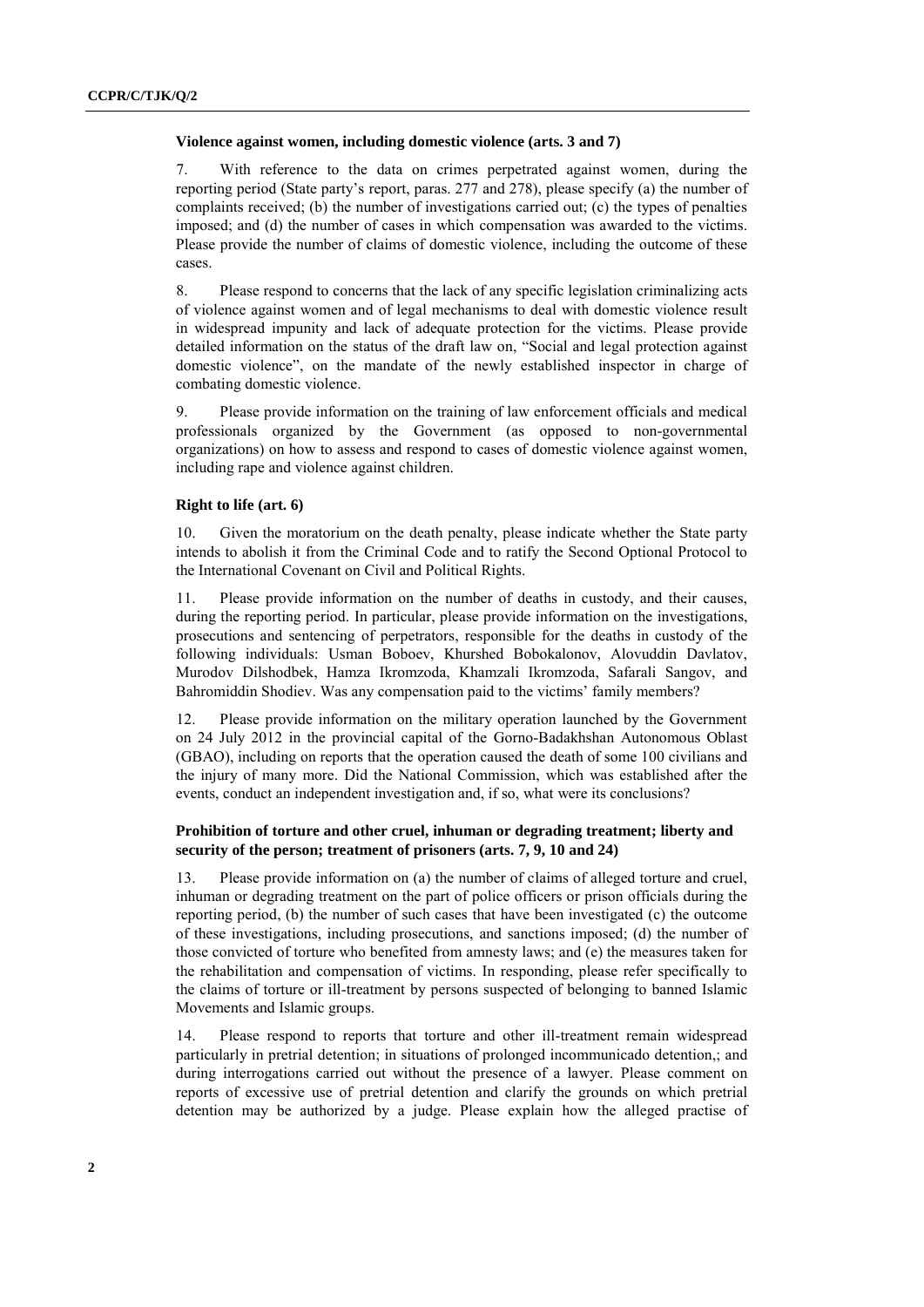prolonged incommunicado detention (sometimes for weeks before the detention is duly registered), and failure to provide legal assistance to detainees, complies with the Covenant. Please respond to allegations that torture is routinely used to extract confessions and that judges at remand hearings regularly disregard allegations of torture by detainees.

15. Please respond to reports of an increasing number of cases in which the lack of safeguards against illegal extradition or extraordinary rendition resulted in persons being extradited or forcibly returned to Tajikistan, and subsequently subjected to torture. Please provide information on the situation of Sukhrob Qoziev, Savriddin Djurayev, Nizomkhon Djurayev, Abduvosit Latipov, Murodjon Abdulkhakov and Rustam Zokhidov, including an explanation on how they were returned to Tajikistan.

16. Please explain the limitations on access to processes for refugee status determination and to protection against non-refoulement, concerning asylum seekers, refugees and stateless persons who enter in the country irregularly, and explain how they are consistent with articles 6 and 7 of the Covenant. Please also explain the reason for the restrictions on where refugees can reside in the State party, and how these restrictions are consistent with articles 6, 7 and 12 of the Covenant.

17. What measures has the State party taken to ensure that the Family Code, the Law on Parental Responsibility for Education and Upbringing of Children, the Education Act and the Code of Criminal Procedure and other laws explicitly prohibit corporal punishment in all settings? Please clarify, in particular, whether the State party intends to amend article 39 of the Education Act to explicitly include the prohibition of corporal punishment. Has the State party taken any steps to raise awareness among the public of non-violent forms of punishment for children?

#### **Right to a fair trial and equality before the law (arts. 14 and 26)**

18 Please respond to reports that Constitutional provisions for a right to a fair trial are not always respected – in particular through restricting the access of defendants to a lawyer and that politically motivated prosecutions sometimes occur.

19. Please clarify whether extraordinary courts, such as special or military courts, can try civilians and if so, how and under in what circumstances.

#### **Freedom of religion and belief (art. 18)**

20. Regarding the Freedom of Conscience and Religious Association Act of 2009, please specify the "specific limitations" in the Act, referred to in the second periodic report. Please also provide information on article 8 of the Act and in particular the procedures established by law under which religious schools can be created; in which cases religious teachings are admitted or prohibited; and how parents can ensure religious instructions for children below the age of 7, if they so wish.

21. Please provide information on articles 474-2, 474-3 and 474-3, which were added to the Code of Administrative Offences in June 2012 and relate to violations of the Freedom of Conscience and Religious Association Act, and which impose fines for religious education abroad without State approval; for religious education in schools as well as private homes; and for religious organizations with international ties without State approval. How do these articles comply with article 18 of the Covenant?

22. Please provide information on the mandate, composition and activities of the Committee on Religious Affairs established in 2010 and clarify how, on the basis of the new article 728-1 of the Code of Administrative Offences, the administration of punishments directly without investigation by police or prosecutors or trial by courts complies with the Covenant.